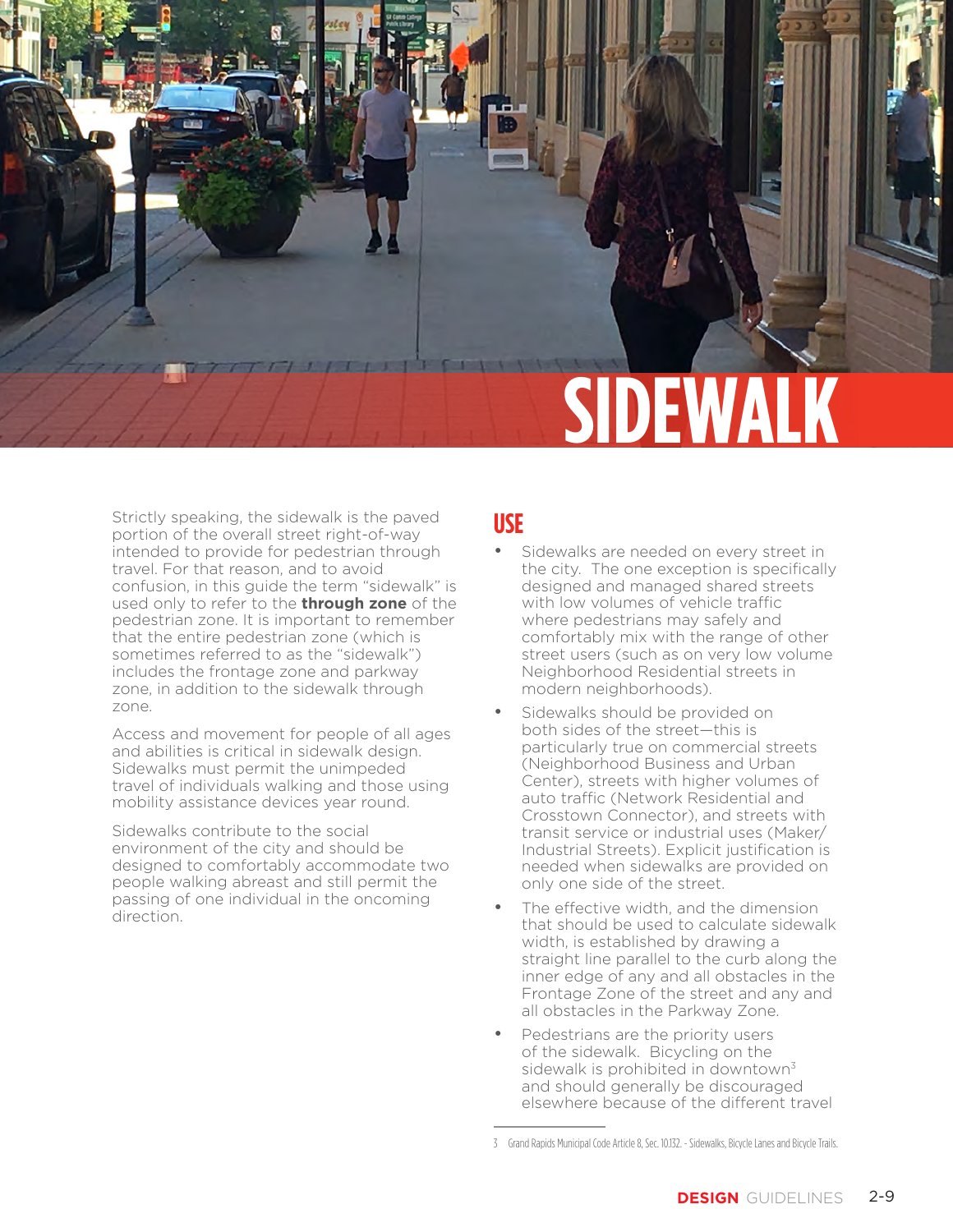characteristics of people walking versus bicycling. The provision of low stress community bicycle facilities can reduce bicyclist use of sidewalks.

- Some bicyclists, especially children and those uncomfortable with riding in the street, choose to ride on sidewalks. However, since sidewalks are designed for walking speeds, people who choose to ride on sidewalks must maintain a low rate of speed and exercise caution around people walking, provide generous space when passing pedestrians, always yield to pedestrian movements, and be aware of potential safety conflicts with motor vehicles, especially when crossing driveways, alleys, and intersections.
- Motor vehicles, including motorcycles or motor scooters, are prohibited on sidewalks.<sup>4</sup> Drivers crossing the sidewalk at driveways and alleys and at crosswalks at intersections must yield to people walking and/or bicycling. 5
- Vehicle Parking and loading/unloading shall not occur within or across a sidewalk.

5 [Michigan Legislature: Michigan Vehicle Code \(Public Act 300 of](http://legislature.mi.gov/doc.aspx?mcl-act-300-of-1949)  [1949, as amended\)](http://legislature.mi.gov/doc.aspx?mcl-act-300-of-1949)

### **DESIGN**

- Sidewalks should be continuous throughout the city and connected across streets with marked or unmarked crosswalks.
- Accessible curb ramps must be provided at every legal crossing, unless there are safety considerations due to the intersection operations or configuration.
- Sidewalks should have a minimum clear, unobstructed width of five feet in residential areas or six feet in all other areas, except in areas with design constraints, where a minimum of four feet would be permissible.
- Sidewalks should be appropriately scaled to anticipated pedestrian volumes. Narrow sidewalks with high pedestrian volumes lead to crowding and discomfort. Wide sidewalks with few pedestrians feel desolate and empty.
- Sidewalks must have adequate cross slope to facilitate stormwater runoff, but not so great as to introduce a noticeable and uncomfortable slope to sidewalk users (typically less than two percent).6
- Sidewalks should be designed with the minimal grade practical given street topography. Grades greater than 8 percent should be avoided to the extent possible.<sup>7</sup>

<sup>7</sup> United States Access Board. Proposed Guidelines for Pedestrian Facilities in the Public Right-of-Way. 36 CFR Part 1190.



<sup>4</sup> [Michigan Legislature: Michigan Vehicle Code \(Public Act 300 of](http://legislature.mi.gov/doc.aspx?mcl-act-300-of-1949)  [1949, as amended\)](http://legislature.mi.gov/doc.aspx?mcl-act-300-of-1949)

<sup>6</sup> United States Access Board. Proposed Guidelines for Pedestrian Facilities in the Public Right-of-Way. 36 CFR Part 1190. Cross Slope (R302.6) [https://www.access-board.gov/](https://www.access-board.gov/guidelines-and-standards/streets-sidewalks/public-rights-of-way/proposed-rights-of-way-guidelines/chapter-r3-technical-requirements) [guidelines-and-standards/streets-sidewalks/public-rights-of-way/](https://www.access-board.gov/guidelines-and-standards/streets-sidewalks/public-rights-of-way/proposed-rights-of-way-guidelines/chapter-r3-technical-requirements) [proposed-rights-of-way-guidelines/chapter-r3-technical-requirements](https://www.access-board.gov/guidelines-and-standards/streets-sidewalks/public-rights-of-way/proposed-rights-of-way-guidelines/chapter-r3-technical-requirements)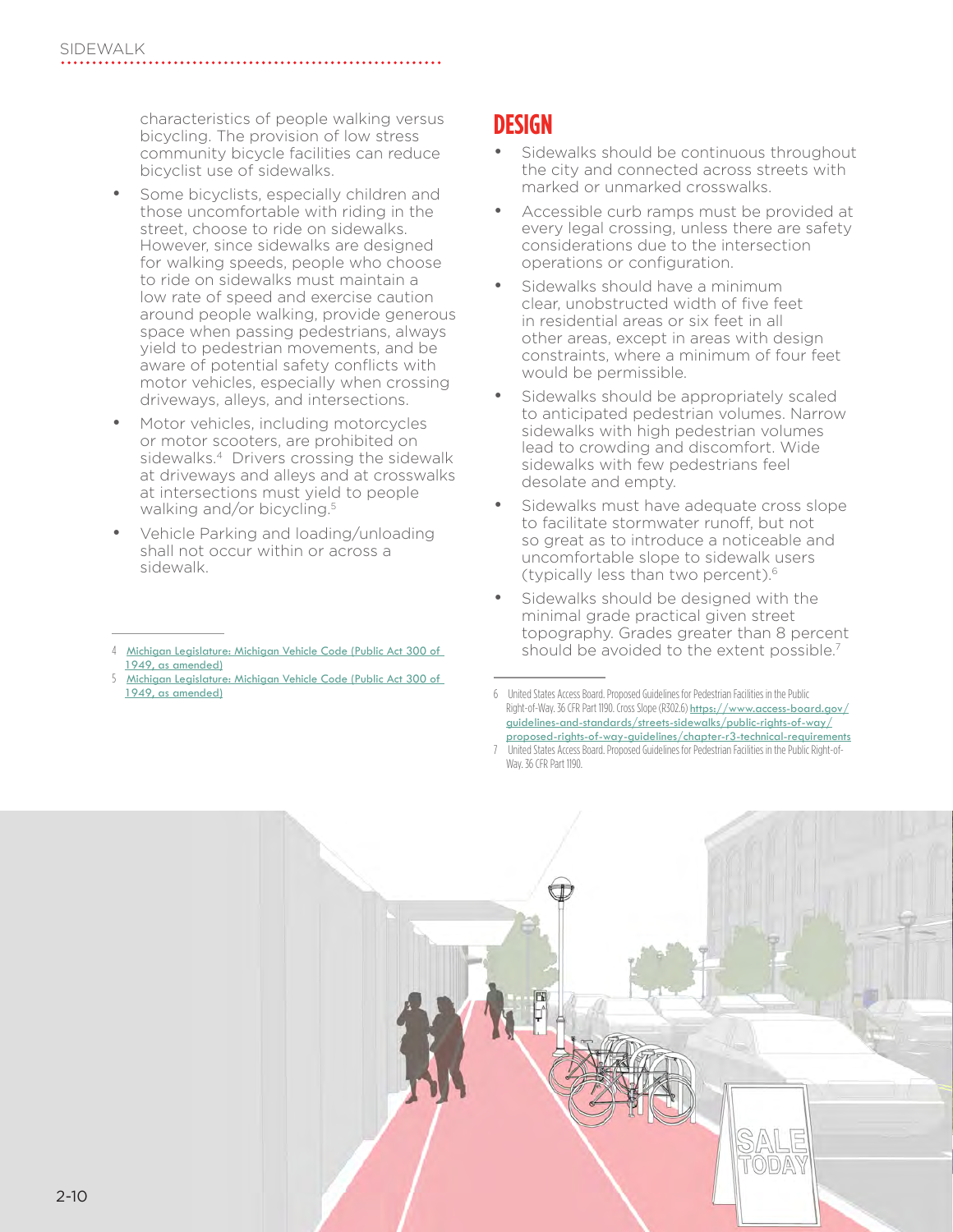- Sidewalks are to continue at grade across driveways, alleys and service drives. Sidewalk materials should continue through these crossings to indicate the priority of the pedestrian zone.
- Sidewalks should be constructed of concrete. Brick or alternative materials may be used upon approval by city staff and completion of a maintenance agreement. Materials should be consistent, at a minimum, along an entire block face, and consistent materials should be used throughout a distinct district.
- The sidewalk surface must be firm, stable, smooth, slip-resistant, well-maintained, and free of tripping hazards. The sidewalk zone should have a consistent material along the entire block face. Coursing is discouraged and should be avoided, as it frequently has settlement issues.
- Objects hanging over the sidewalk. such as signs, banners, planter boxes or baskets, or other features must provide at least seven feet of clear vertical height, or have an encroachment permit. In areas where it is legal to ride on the sidewalk, clearance should accommodate bicyclists operating height of 8.3 feet.
- Sidewalks and the adjacent parkways are typically separated from vehicular travel with a raised curb. Shared streets, also known as woonerfs or home zone streets, are the exception. Shared streets are very slow speed, low volume streets that do not provide a distinct zone for pedestrians, static activities, or vehicular

travel—all uses mix together and share the space equally.

- Sidewalks should be level with building entrances. Where they are not, curb ramps compliant with the Americans with Disabilities Act (ADA) should be provided either outside the right-of-way or within the frontage zone.
- Planters may be used in the frontage zone to keep pedestrians away from door and driveway openings.
- Whenever possible, sidewalks should not be immediately adjacent to travel lanes. Sidewalks are more comfortable when buffered from moving traffic by parked cars and parkway space.
- Sidewalks should be appropriately lit. Pedestrian oriented lighting is desired in areas with significant pedestrian use. Pedestrian crossings should always be well lit.
- Sidewalks may utilize flexible porous pavements with maintenance agreements in place. Flexible porous pavement allows stormwater to pass through the pavement to a stone storage layer beneath. The water then either infiltrates into the soil or flows through an underdrain to the storm drain network. It is effective in storing, infiltrating, and treating runoff from impervious surfaces. A variety of flexible porous pavements exist, including concrete pavers, paving grids, pervious concrete, porous asphalt, porous rubberized asphalt, and glass porous paving.